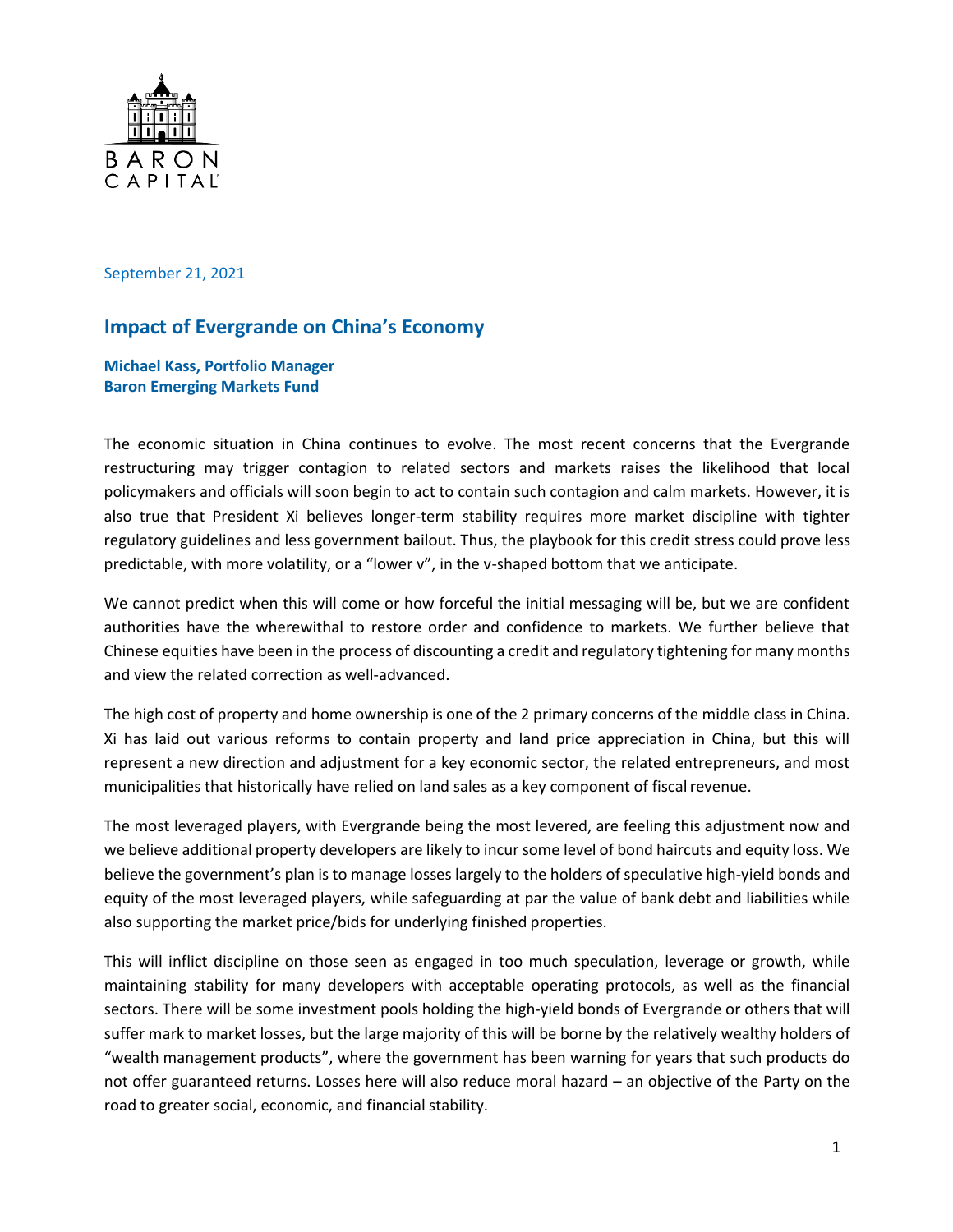#### **Baron Emerging Markets Fund**

Baron Emerging Markets Fund has never owned Evergrande or any other China property/real estate developer. We have always viewed this sector as too leveraged, political, and cyclical. While we have zero exposure to the China real estate sector, we do hold a 0.9% position in a building materials manufacturer, the largest and highest quality advanced waterproofing technology company in China, Beijing Oriental Yuhong Waterproof Technology Co., Ltd, whose stock price has corrected in the past couple weeks in sympathy with Evergrande.

Oriental Yuhong cut off supplies to Evergrande and has no accounts receivables exposure to Evergrande. Oriental Yuhong has also been diversifying its revenue base and non-property development represents roughly 50% of revenue and is likely to benefit as policymakers will introduce infrastructure stimulus measures to counteract a private sector property slowdown.

Baron Emerging Markets Fund has zero exposure to Chinese banks or insurers. We generally believe Chinese bankslack market discipline and transparency and are at risk of "state service." We sold our position in Ping An, the leading domestic private sector insurance underwriter, earlier this year because of an acquisition it made that we believed may have been encouraged by the State and not based on attractive financial returns. That decision indeed proved prescient.

*Investors should consider the investment objectives, risks, and charges and expenses of the investment carefully before investing. The prospectus and summary prospectuses contain this and other information about the Funds. You may obtain them from the Funds' distributor, Baron Capital, Inc., by calling 1-800- 99BARON or visiting [www.BaronFunds.com. P](http://www.baronfunds.com/)lease read them carefully before investing.*

**Risks:** In addition to the general stock market risk that securities may fluctuate in value, investments in developing countries may have increased risks due to a greater possibility of settlement delays; currency and capital controls; interest rate sensitivity; corruption and crime; exchange rate volatility; and inflation or deflation. The Fund invests in companies of all sizes, including small and medium sized companies whose securities may be thinly traded and more difficult to sell during market downturns.

# **BARON EMERGING MARKETS EQUITY**

#### **TOP 10 HOLDINGS 9/21/2021**

|                                                     | % of Net      |
|-----------------------------------------------------|---------------|
| <b>Holding</b>                                      | <b>Assets</b> |
| Taiwan Semiconductor Manufacturing Company Ltd.     | 3.8%          |
| Bajaj Finance Limited                               | 3.2%          |
| Samsung Electronics Co., Ltd.                       | 3.0%          |
| <b>Tencent Holdings Limited</b>                     | 2.9%          |
| Alibaba Group Holding Limited                       | 2.7%          |
| Reliance Industries Limited                         | 2.3%          |
| Novatek PJSC                                        | 2.0%          |
| Sberbank of Russia PJSC                             | 2.0%          |
| Korea Shipbuilding & Offshore Engineering Co., Ltd. | 1.7%          |
| Max Financial Services Limited                      | 1.7%          |
|                                                     | 25.2%         |

As of 9/21/2021, 0.9% of the Fund's assets were invested in Beijing Oriental Yuhong Waterproof Technology Co., Ltd.